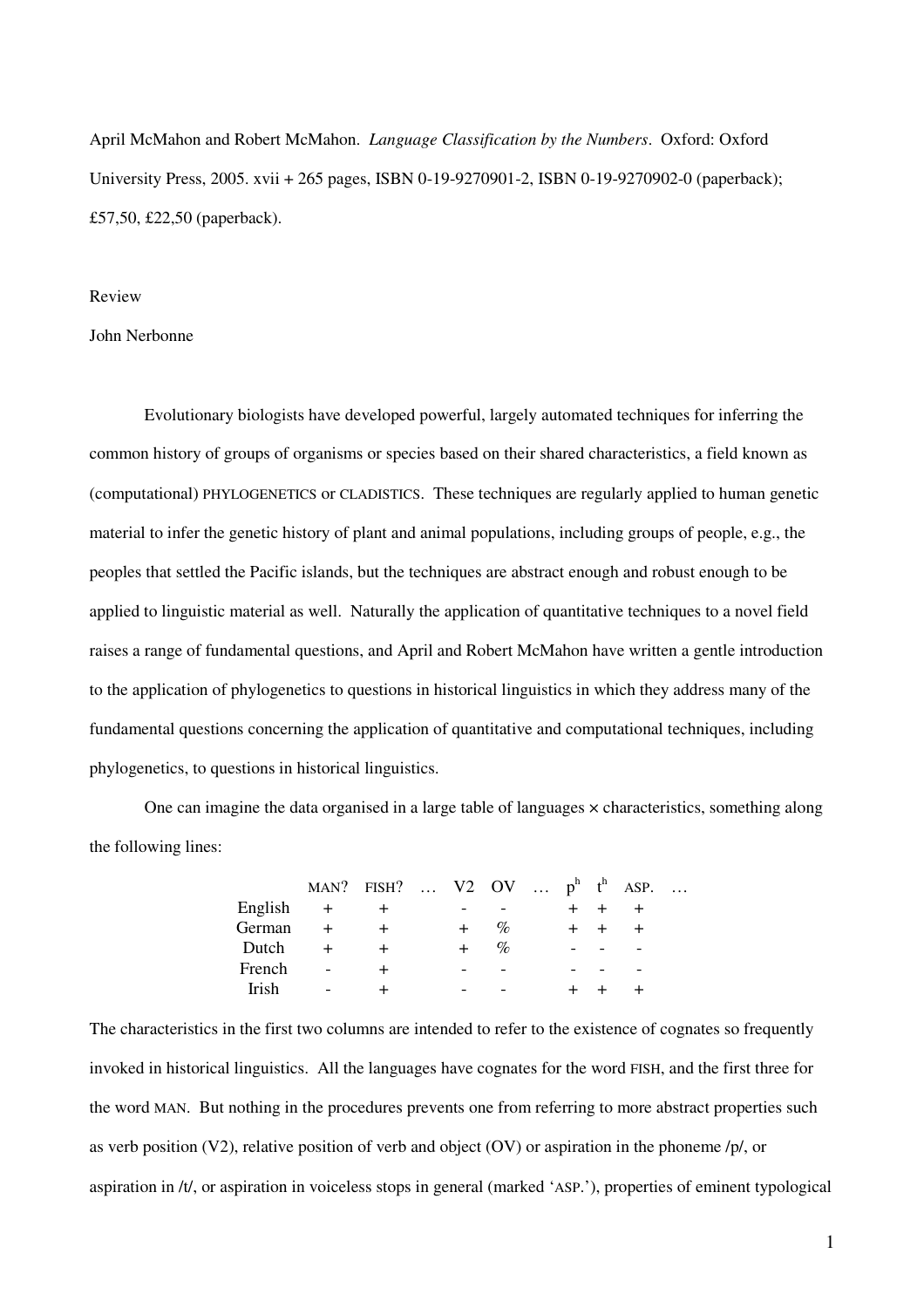interest. Indeed Dunn et al. (2005) have already applied phylogenetic analysis to a database of primarily morphosyntactic information about Melanesian languages. The values in the cells of the table might be binary +/-, as most of those above, but they might be more complex, too. We used '%' to note situations in which the OV characteristic is required in some cases (here, in subordinate clauses), but not in others. Beginning from a table of properties such as the one above, phylogenetic software seeks explanations in the form of hypotheses about common ancestor languages. If two or more languages (or varieties) have descended from the same ancestor, this explains why they have come to share some properties.

Typologists will wish to follow the developments in this emerging area for two reasons. First, many cladistic techniques assume that the methods are applied to statistically independent characteristics, and the question of statistical independence is fundamentally typological, which means that typology will need to contribute to the development of this emerging specialisation, particularly as the databases of material become larger and more complex. The example above would clearly be unacceptable as input to a cladistic procedure. Once we know that a language has an aspirated phoneme  $/t<sup>h</sup>/$ , then we also know, typologically, that if it has any fortis bilabial stop /p/, it will also be aspirated  $(1p^h)$ . In larger collections, typological constraints may not be obvious, so that additional quantitative and statistical techniques will be needed in conjunction with cladistics to address these questions, which suggests in turn that quantitative typology and quantitative historical linguistics will need to track each other's work.

The second reason is related to the first, and is more fundamental. At an abstract level typology and phylogeny---and let's add, geography in the form of areal linguistics---compete in offering explanations of why languages have their specific characteristics. If the question is why a particular English variety realizes the initial consonant in the word 'tide'  $([t<sup>h</sup>aid])$  as it does, then we look to historical phonology for an explanation of why this is a  $/t/$ , comparing (at least) the predictable counterparts in other Germanic languages (and others). If we ask more exactly why the  $/t/$  in tide is aspirated ( $[t^h]$ ), then it is important to note that aspiration is typologically a property of (the fortis variants of) stop contrasts in English, and that the aspiration of the /t/ simply follows from the aspiration properties of the stop contrasts in the language. If our database contains information about Scottish English dialects, where the fortis-lenis series of stops is sometimes realized as unaspirated vs. prevoiced, then we need in addition an appeal to areal information, the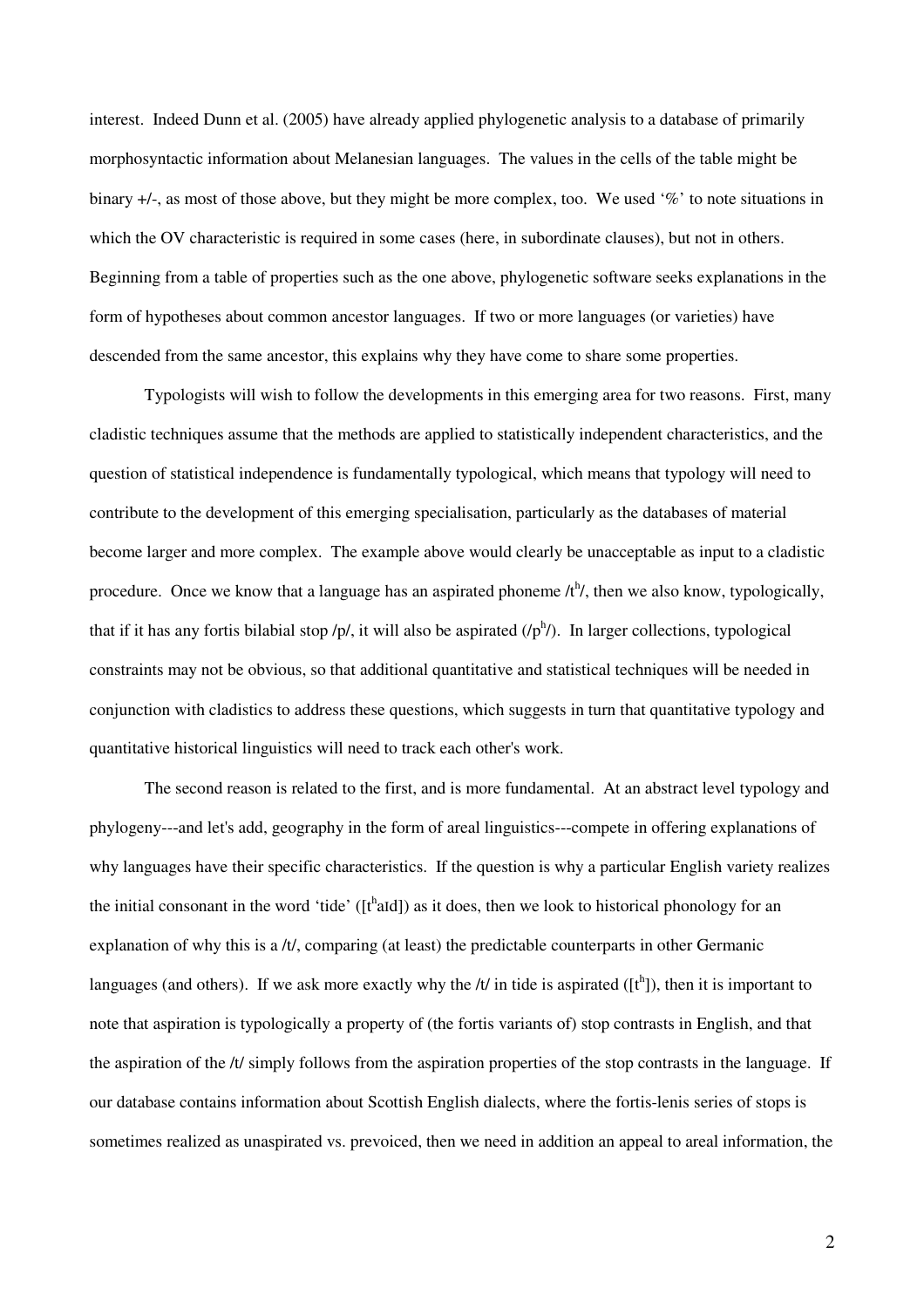information that the variety we are interested in is not near the area where English stops are realised as unaspirated vs. prevoiced.

## **Strong Points of LCN**

There are many reasons to recommend LCN. There are intelligent discussions about what one can learn from lists of putatively cognate words, and in particular, if one is interested in recognising potential signals of historical relatedness among languages, what pitfalls one may encounter in the form of chance resemblance, confounds due to onomatopoeia, or mixed signals due to contact influences (borrowing).

Two aspects of the book stand out. First, McMahon & McMahon take great pains to consider the role of borrowings in historical linguistics (Sections 3.2.2, 4.2 and elsewhere). They point out the danger of confounding that borrowing implies if shared characteristics are always taken as evidence of shared phylogenetic history, and they explain the philological care needed to avoid the use of material which has been borrowed. But importantly, they plead for the use of techniques which simply recognise that some characteristics will not be inherited "from above" in linguistic genealogies, but may be inferred to have been transferred "horizontally". Clearly this does not obviate the need for work aimed at distinguishing the two processes of retaining or acquiring characteristics (p.174), and the authors are appropriately encouraging about the linguistic work which might seek to confirm or disconfirm hypotheses adduced about the sources of material.

Second, they succeed in explaining NETWORK MODELS, which operationalise the inferences needed when one admits hypotheses of borrowing, quite clearly (Chap. 6), even including a brief biological example. They acknowledge a debt to Bryant, Filimon & Gray (2005), which is indeed a more detailed presentation of the statistics and models used here, a worthwhile reference to the more technically interested reader.<sup>1</sup>

Clearly a central goal of LCN is to engage historical linguists and to convince them that incursions into phylogenetics are worthwhile, and to anticipate objections which may be outdated. So there are lengthy

<sup>&</sup>lt;sup>1</sup> To which we add McMahon & McMahon's reference to the standard text. Felsenstein (2003). We also found the other linguistics papers in Mace, Holden & Shennan (2005) useful.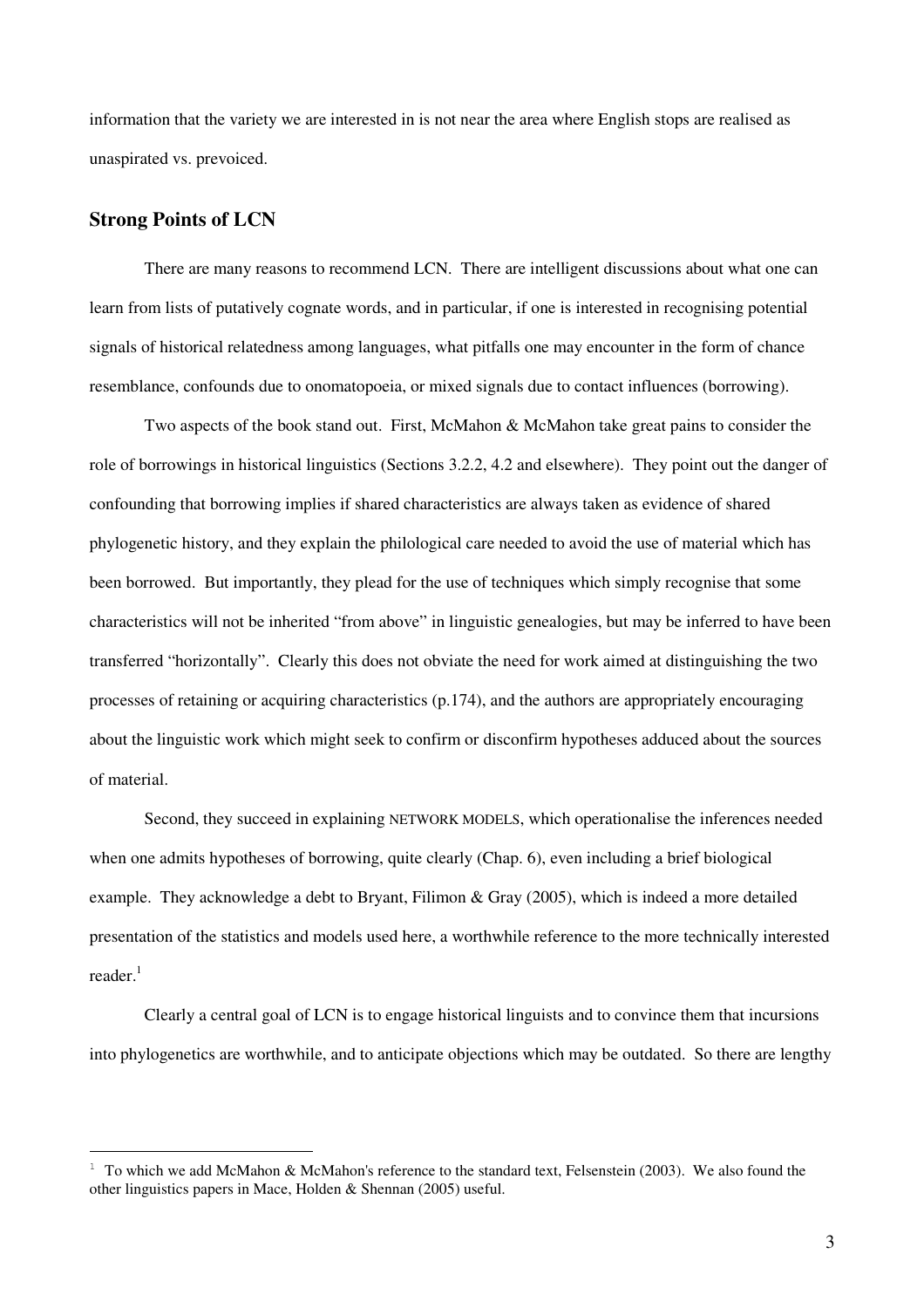discussions of the potential advantages of using quantitative techniques in historical linguistics, the need to be cautious in inferring anything with respect to the dating of the historical developments, and, with appropriately cautious qualifications, hints at points at which quantitative techniques hold the promise of improving on traditional methods. Given that *Language* has now published a lengthy article on the use of phylogenetic techniques in historical linguistics (Nakleh et al. 2005), it is clear that the field is taking this line of work very seriously, and that a book making more of the work accessible appears at an opportune moment.

## **Problems with LCN**

Although LCN will be useful for readers interested in the dialogue between historical linguistics and phylogenetics, it also has some problems. The title suggests that attention might be paid to classification of other sorts, such typological classification or areal classification. The latter is discussed briefly in Chap. 8, and the former is simply absent. The distinction between PHENETIC techniques, which identify most similar groups, and phylogenetic techniques, which seek to reconstruct a simplest history of shared characteristics, is made only in passing (p.158) and without explanation or illustration, even though the distinction was encountered earlier. The basic phylogenetic techniques, those which ignore the possibility of horizontal transfer, or borrowing, are explained only very briefly (p.73). Readers would have benefited from a more patient presentation and perhaps a simple example.

The greatest problem stems from LCN's attempt to present the phylogenetic work nontechnically. It is clear that the authors want to make phylogenetics understandable to historical linguists, even those with little background in statistics or computation, and this requires that their explanations be sketchy at times. The difficulty is that they do not maintain a consistent level of explanation in the book. So while the authors go to the trouble of explaining very basic notions such as *p*-values in statistical testing, they present the binomial formula in an impossibly quick paragraph (p.54), and then do not bother explaining maximum likelihood estimation (even though the concept is used to distinguish different approaches, pp.99-100, p.197), or similarly "Bayesian Markov chain Monte-Carlo simulation" (p.197). A less technically versed reader who wishes to understand the material more thoroughly is encouraged in early parts of the book, but frustrated later.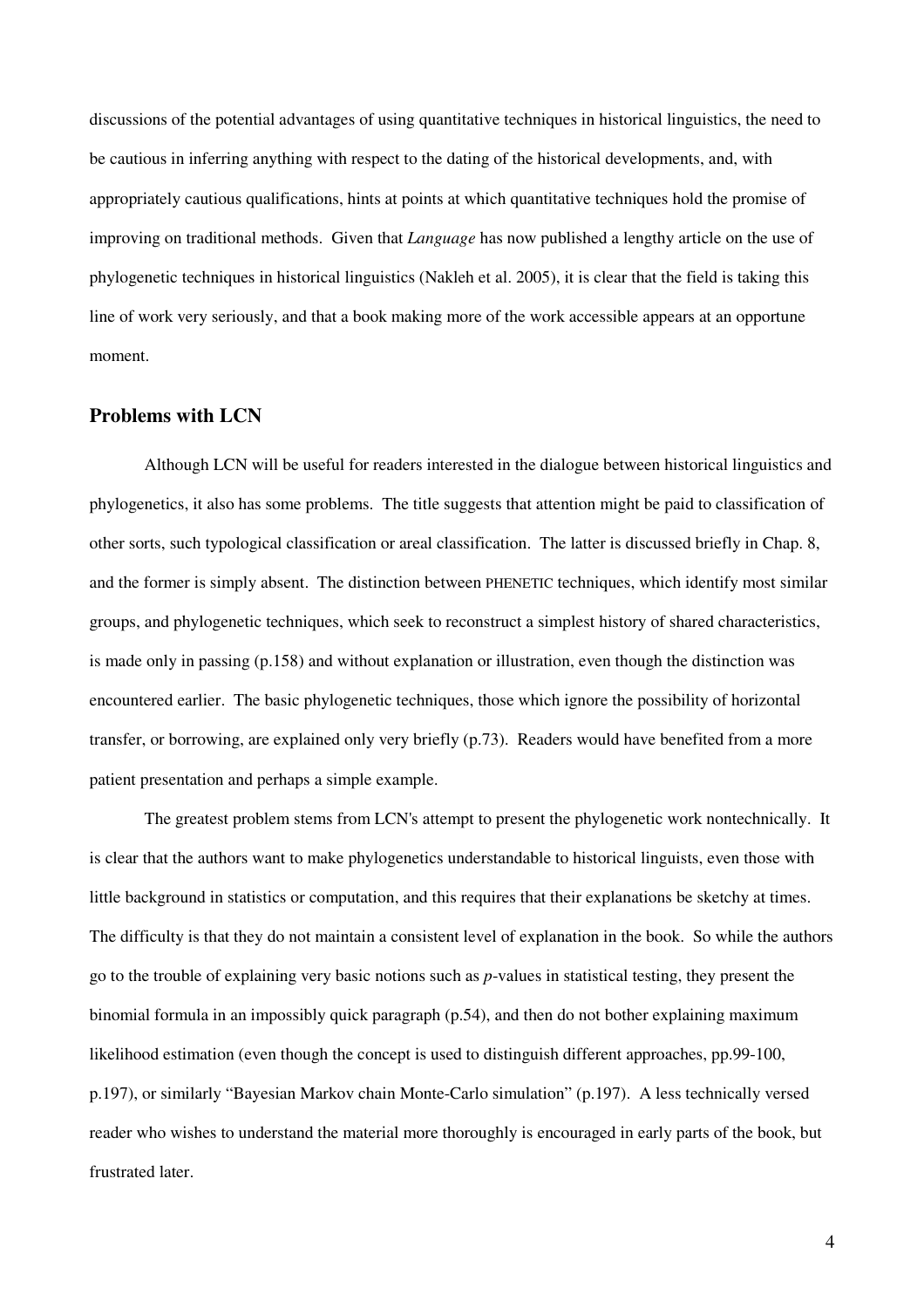The technical presentation is correct throughout, but occasionally thin when only a bit more effort would be required. We note two examples.

- On p.171 the authors analyse a difference in percentages of Spanish borrowings into Quechua or Aymaran varieties. At issue is the difference between two lists of 30 elements each, where they find on average 2.7% borrowings in the one and 6.7% in the other, concluding that the "difference is significant at the  $p<0.001$  level (paired *t*-test;  $t=4.2$ , df=18)", without, however, explaining what (numerical) paired measure was applied to what pairs of items. Leafing back to p.166, we see that they are dealing with 19 varieties, leading us to guess that they are analysing the difference *per variety* in the number of borrowings involving concepts from the one list as opposed to those involving concepts from the other.

- On p.94 the authors analyse the difference in the percentage of borrowings in the first 100 words of the Swadesh list  $(8.6\%)$  as opposed to those in the second half  $(15.7\%)$ . Then they appear to total these across five languages examined and analyse the 2×2 table via  $\chi^2$ , concluding that the difference is significant " $(\chi^2 = 10.7, p<0.001)$ ". If they weren't totalling over the five samples, we'd never get significance, but this is the only hint we get.

There is also an inconclusive discussion about the size of data lists required (p.95), even though dialectological work they cite has suggested a means of quantifying the reliability of the material under comparison (see the use of Cronbach's  $\alpha$  presented in Heeringa et al. 2002 and elsewhere). It is very surprising not to see any discussion of or indeed any mention of Cavalli-Sforza & Wang (1986), perhaps the *locus classicus* for discussions of quantitative perspectives on language history which derive inspiration from population genetics, and, most regrettably, no note is taken of Kondrak (2002), arguably the best work to-date on opportunities for improving historical phonology using computational techniques.

#### **Criticism of Groningen work on Pronunciation Distance**

Although McMahon & McMahon focus on classification for the purposes of historical linguistics, they include a section very critical of work that has been done in Groningen on measuring and classifying language varieties for the purpose of dialectology. Since quantitative analyses of dialect similarity, just as quantitative analyses of historical linguistics, will ultimately need to interact with typology, we discuss this as well here.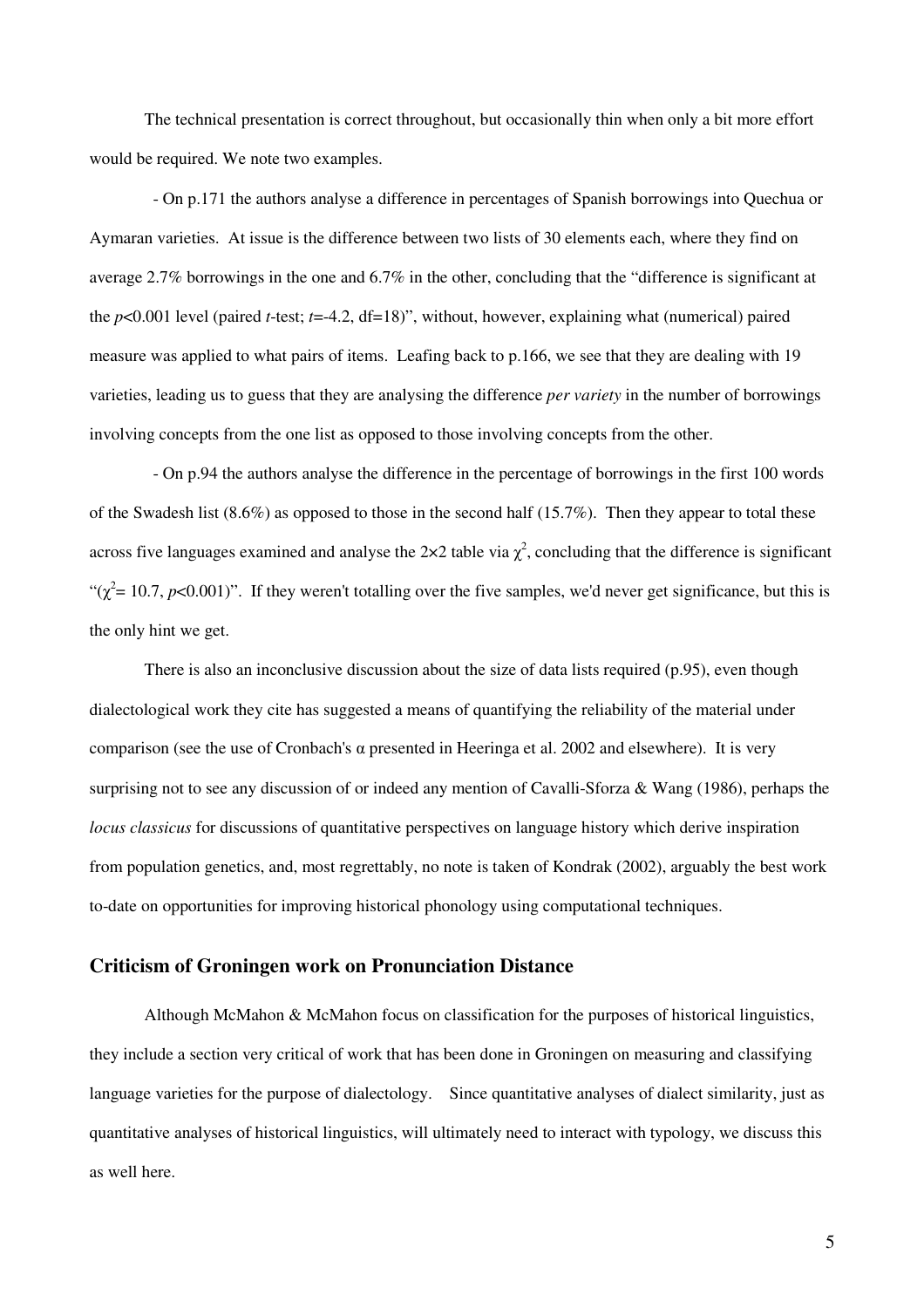It is worth mentioning that dialectology and historical "classification" may not be exactly the same endeavour--in Groningen we have focused on developing techniques seeking to identify the signal of geographic provenance in dialect speech, while historical linguistics must try to identify signals of historical "relatedness". One important difference between these two is their relation to geography, which influences the distribution of dialectal varieties massively, but not necessarily discretely. Thus Heeringa & Nerbonne (2001) show how the dialectal analysis provides an analytical foundation for the notion "dialect continuum", in which classification into discrete groups, the very heart of phylogenetic analysis, plays no role. But we examine each of McMahon & McMahon's individual criticisms below.

The work in Groningen has experimented with techniques for measuring the difference in pronunciation between words. These techniques are varieties of the sequence distance measure known as EDIT DISTANCE or LEVENSHTEIN DISTANCE. At a rough degree of approximation, this procedure first aligns corresponding segments in the phonetic transcriptions of two words, where segments may align with the null segment,⊘, corresponding to insertions and deletions. The distance between the words is then the sum of the distances between corresponding segments. The technique is fully automated and may be applied directly to the sort of material often found in dialect atlases—lists of pronunciations of the same words as they are pronounced in a large number of data collection sites.

McMahon & McMahon first criticise that Nerbonne and Heeringa's "earlier work calculated edit distance in the simplest possible way meaning that the pair [a,t] count as different to the same degree as [a, ]", citing Nerbonne & Heeringa (1997:11). But in fact the paper they cite *focuses* on how to differentiate such sounds more subtly, exploiting phonetic and phonological features for this purpose. The discussion of this takes up the more than half of the brief paper, starting on p.12. Further, the issue of segmental similarity has been a focus of the work in Groningen from the very beginning (Nerbonne et al. 1996), culminating in Heeringa (2004), which devotes one 52-pp. chapter to the question of how to measure similarity of two phonetic segments using phonetic feature systems, comparing three different systems in detail: first, a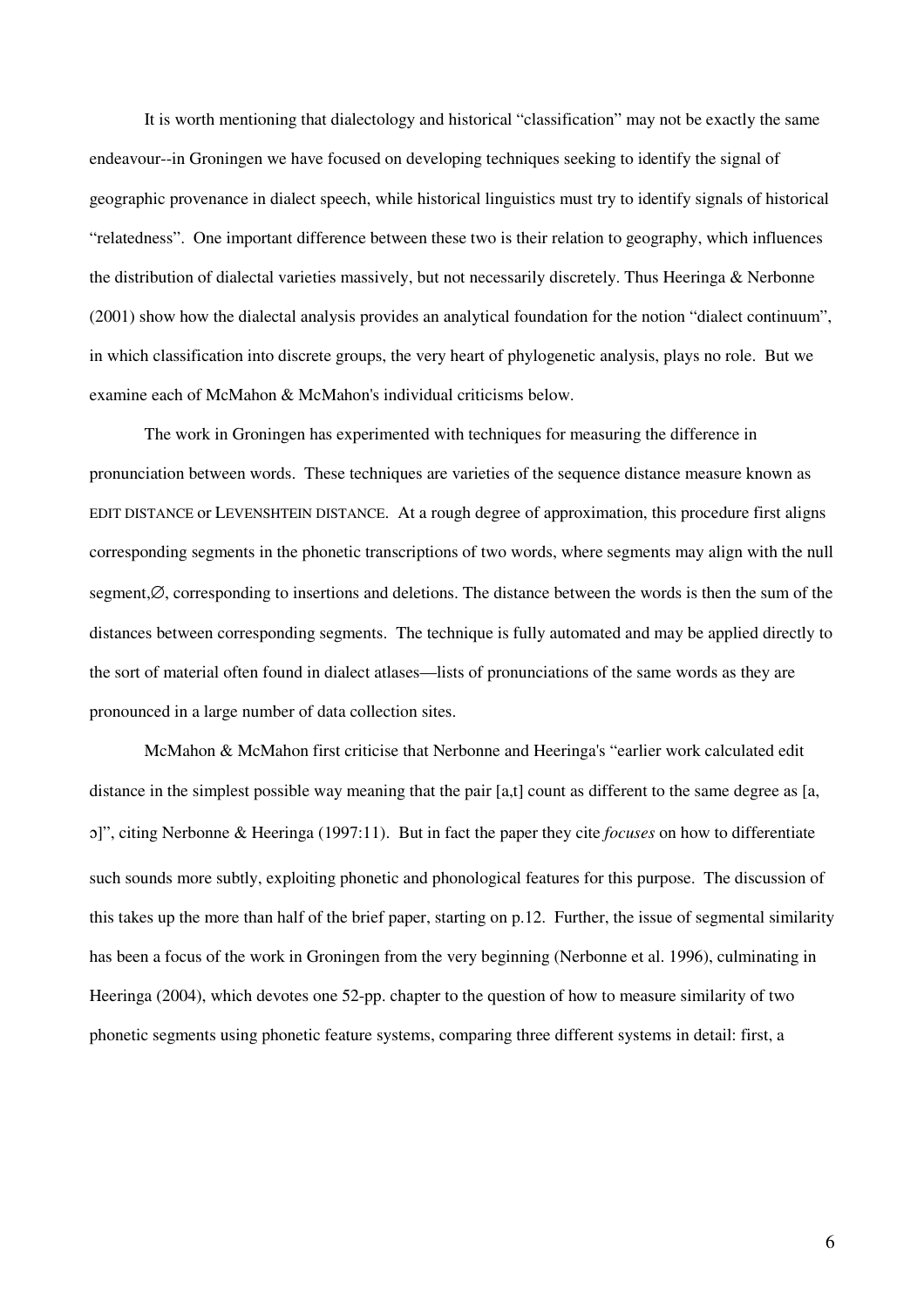feature system borrowed from *The Sound Pattern of English*; second, the Vieregge et al. (1984) system; and third, a system developed for phonetic segment characterisation by Almeida & Braun (1986).<sup>2</sup>

McMahon & McMahon then acknowledge that later work in Groningen indeed does use variable segment costs, depending on the segments involved (LCN, p.211), but regret that the authors "do not illustrate these different replacement costs" (p.211), and complain as well that "it is difficult to replicate these calculations" (p.212) and that the procedure does "not always seem to be derived in principled way" (p.213). But Nerbonne & Heeringa (1997:13) uses the feature system developed by Vieregge (1984), and Nerbonne, Heeringa & Kleiweg (1999) an alternative system inspired by Chomsky and Halle's *Sound Pattern of English*, developed by Hoppenbrouwers & Hoppenbrouwers (1988), which performed less satisfactorily. While readers are explicitly referred to the papers explicating segment differences, our early research reports contain indeed only illustrations of Vieregge et al.'s or Hoppenbrouwers & Hoppenbrouwers's systems because these systems were only *used* in the reports, whose focus lay elsewhere. On the other hand, Heeringa (2004: Ch. 3-4, pp. 27-120) is completely explicit about a range of segmental distance measures. We encourage readers to compare the level of explicitness there with that in LCN, Sections 8.4-8.5.

McMahon & McMahon's criticism that one should not value a substitution's contribution to distance as the same as that of an insertion plus a deletion (p.211) would once have been *a propos*, but this practice was superseded even in the second of the papers McMahon & McMahon cite (Heeringa, 2002:446). For our current thinking on this, see Heeringa (2004:Ch.5), in which all operations—substitutions, insertions and deletions—have the same chance to contribute roughly the same to distance, but where all operations are weighted by the segment distance discussed above and realized variously—through feature differences or through acoustic differences. McMahon & McMahon are correct in criticising that we mostly ignore metatheses in our published work. We have, however, experimented with metathesis operators, and we can report that the effect of allowing metathesis to be considered is negligible with respect to correctness because metatheses are so infrequent (and that their inclusion involves a (mild) slowdown because more

<sup>&</sup>lt;sup>2</sup> Available at http://dissertations.ub.rug.nl/faculties/arts/2004/w.j.heeringa/ (and individual chapters at http://www.let.rug.nl/heeringa/dialectology/ ) There is also a second, 42-pp. chapter on acoustically based measures, which, in general outperform the feature-based methods (but only slightly).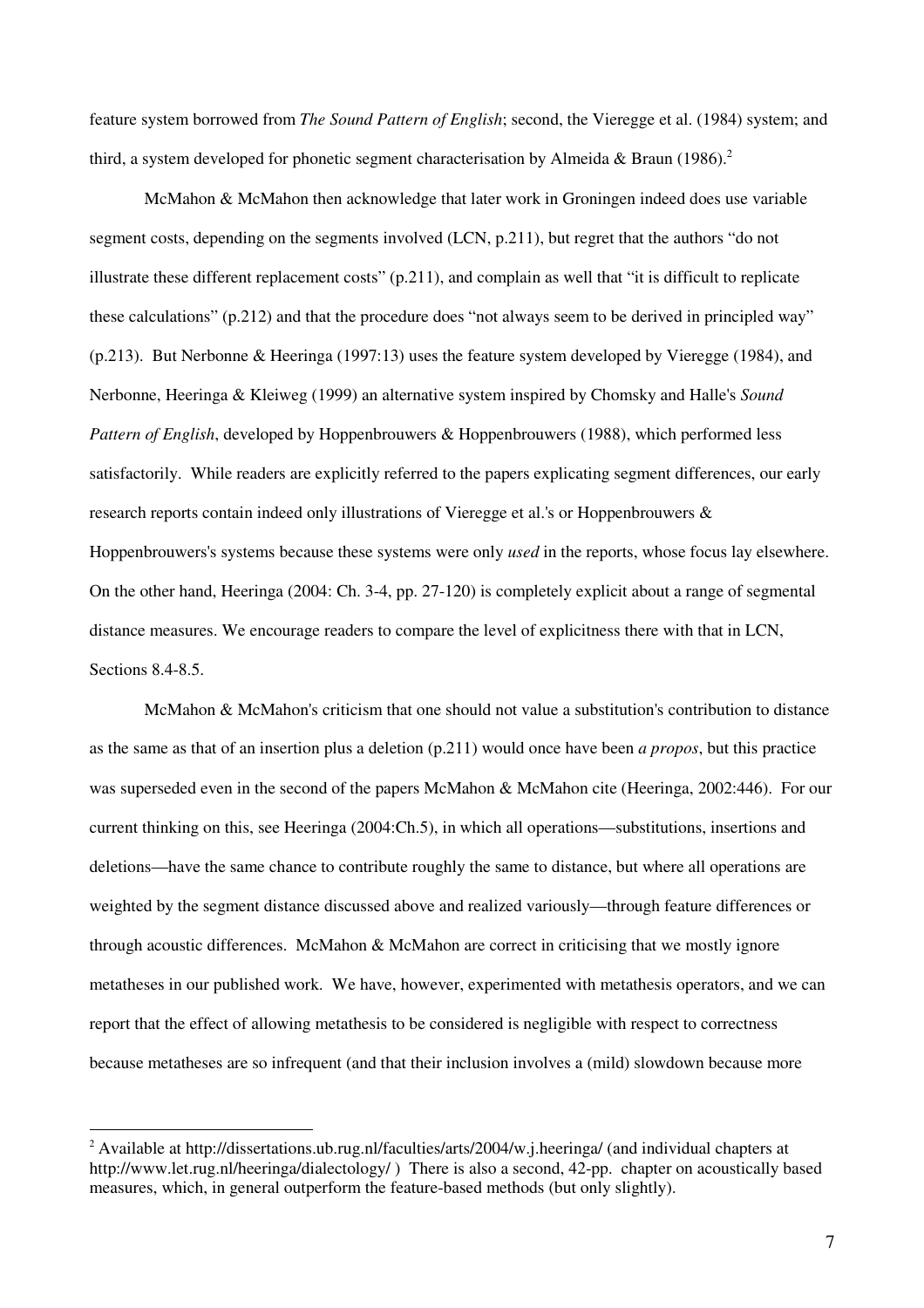hypotheses need to be considered). But see Heeringa (2004:125-126) for an explanation of why the inclusion of metathesis operators is complex in systems using segment distances.

Even though McMahon & McMahon regret that the segment comparisons used by Groningen are not illustrated, they nonetheless criticise that the differences between front and back vowels are regarded as too large in comparison with the differences high and low vowels. This is indeed an area in which linguistic wisdom may play a greater role, but at least two words of caution are appropriate. First, McMahon & McMahon criticise that, in our work, "the number of height contrasts should be 4, [...] but that [...] the number of contrasts in frontness/backness should be 6, which is staggeringly high". We repeat the point made above that McMahon & McMahon might have more advantageously followed the reference provided to Vieregge et al. in order to understand why the contributions to distance are quantified as they are, but the reason has nothing to do with the number of possible contrasts, either universally or language specifically. These segment-difference metrics were proposed by Vieregge et al. (1984) and Almeida and Braun (1986) as a means of scoring the deviance of perceptions in which the one value is confused for another (and which lead to mistranscription, which they wished to quantify). The idea behind their scheme is that it is more deviant, for example, to perceive an /i/ as an /u/ than it is to perceive an /i/ as an /æ/. This is disputable, but it is a reasonable starting point for a theory like ours, in which one wants to quantify the signal of geographic provenance in speech. Very deviant pronunciations are strong signals of different provenance.

Second, and here we probably do not differ from McMahon & McMahon in our ultimate goals, but rather in our judgement of the current state of the art, we need to insist that measurement proposals be empirically validated, and that the validation be as independent as possible of the classification task. To appreciate how complex the question of segment similarity is, consider the range of 6-20 distinctive features that may be used to define segments, the possibility of weighting these, as well the possibility of refinements that may be called for to deal with diphthongs and segmental length as well as secondary articulations such as rhoticisation, labialisation, palatalisation, etc. Given the huge number of parameter combinations that may be invoked in defining distance measures, the danger looms that researchers are merely industrious, not insightful in developing techniques. A guard against this is to seek independent validation. This line of thinking has led us in Groningen to be sceptical of validating the pronunciation distance metric we have developed only on the basis of the groupings into dialect areas it ultimately leads to (through similarity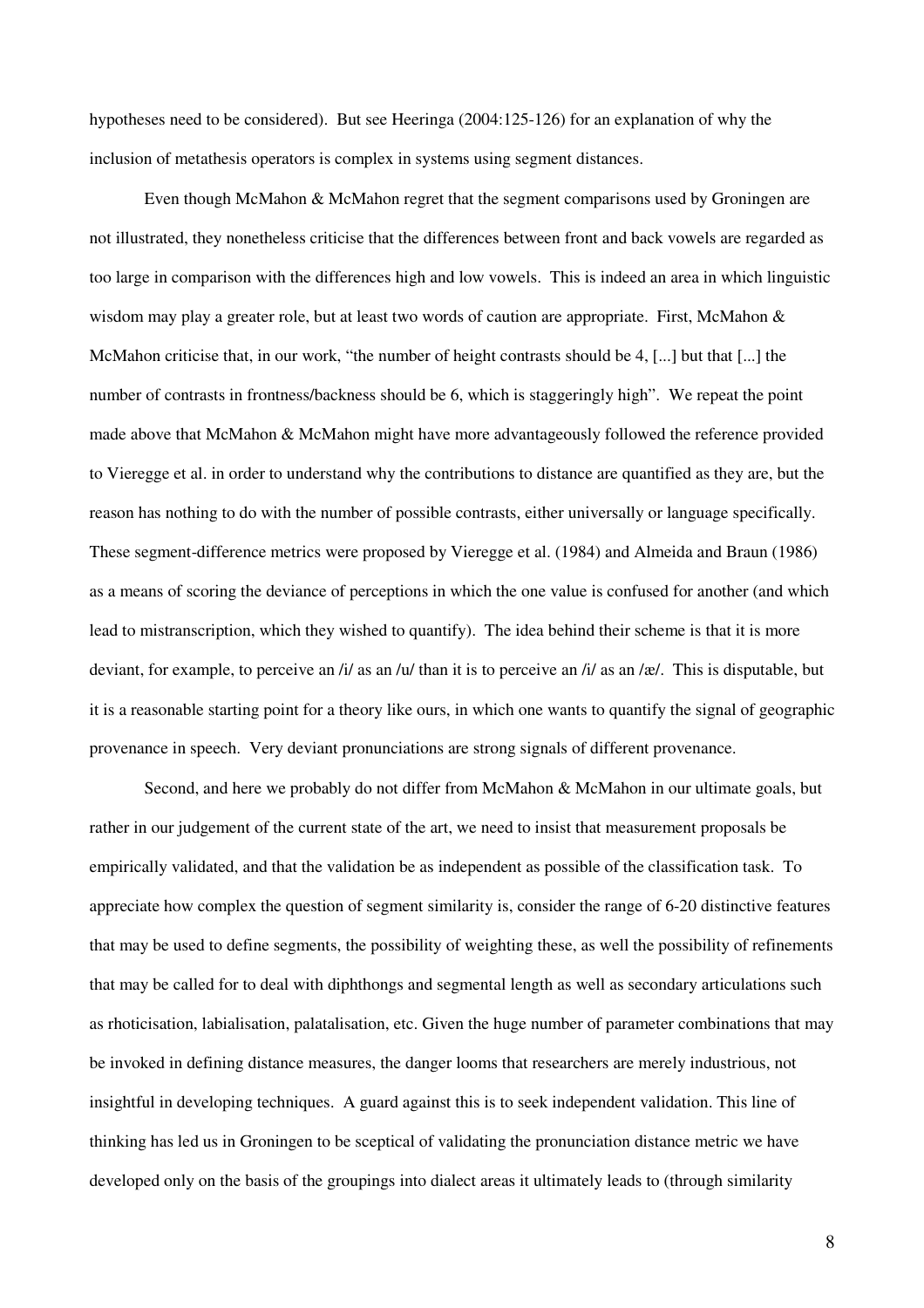clustering, or what phylogeneticists call phenetic techniques), although we have attempted to quantify this rigorously (Heeringa et al. 2002, Heeringa et al. 2006). The problem is simply that the clustering required to establish the groups is known to be unstable, meaning that small differences in input data may lead to large differences in output results. As long as this is true, we should not be satisfied by simply examining clustered results, or for that matter, results reported from phylogenetic analysis, such as McMahon & McMahon's (see e.g. pp. 221-223); instead, we need to mistrust the results of clustering (phenetic analysis), and we need to look elsewhere for validation. We have suggested in Groningen that, since we are ultimately interested in identifying signals of geographic provenance, and since the social function of these signals is to identify the geographic provenance of interlocutors, we might use (non-linguists') judgements of deviance with respect to the judges' "home" dialects (Gooskens 2004) to validate computational results, and we have chosen to validate our measurements with respect to dialect speakers' perceptions (Heeringa & Gooskens 2003; Heeringa 2004; Heeringa et al., 2006).<sup>3</sup>

We concede that the validating material in the case of historical linguistics, the focus of McMahon & McMahon's interest, may be very difficult to determine, but we disagree that our dialectal work "is to a great extent uncorroborated" (p.213). On the contrary, the techniques have been applied to Dutch, German, American English, Sardinian, Norwegian and Bulgarian with a degree of success which specialists in the dialects of these languages have recognised. The contributions of various aspects of the measurement technique have been tested quantitatively in their ability to match the judgements of dialect speakers, including the sensitivity of the measure to segment order and to phonological context, the (non-)use of length normalisation, and the linguistic constraint that all alignments respect the consonant/vowel distinction (Heeringa et al. 2006).

Like Kessler (1995), we have not been successful in Groningen in demonstrating the superiority of measurements in which more sensitive segment contrasts are used (Heeringa 2004:Ch.7), but we hasten to add that we have approached the problem more rigorously than McMahon & McMahon (Section 8.4), who simply include feature-based segment differences in their measurements, and then conclude that they are successful when the resulting phylogenetic tree seems satisfactory. Their results are not different from the

<sup>&</sup>lt;sup>3</sup> In fact, we have also explored a third line of validation for cases in which independent corroboration is unavailable, namely the degree to which measurements expose geographic coherence in the data (Nerbonne & Kleiweg, forthcoming).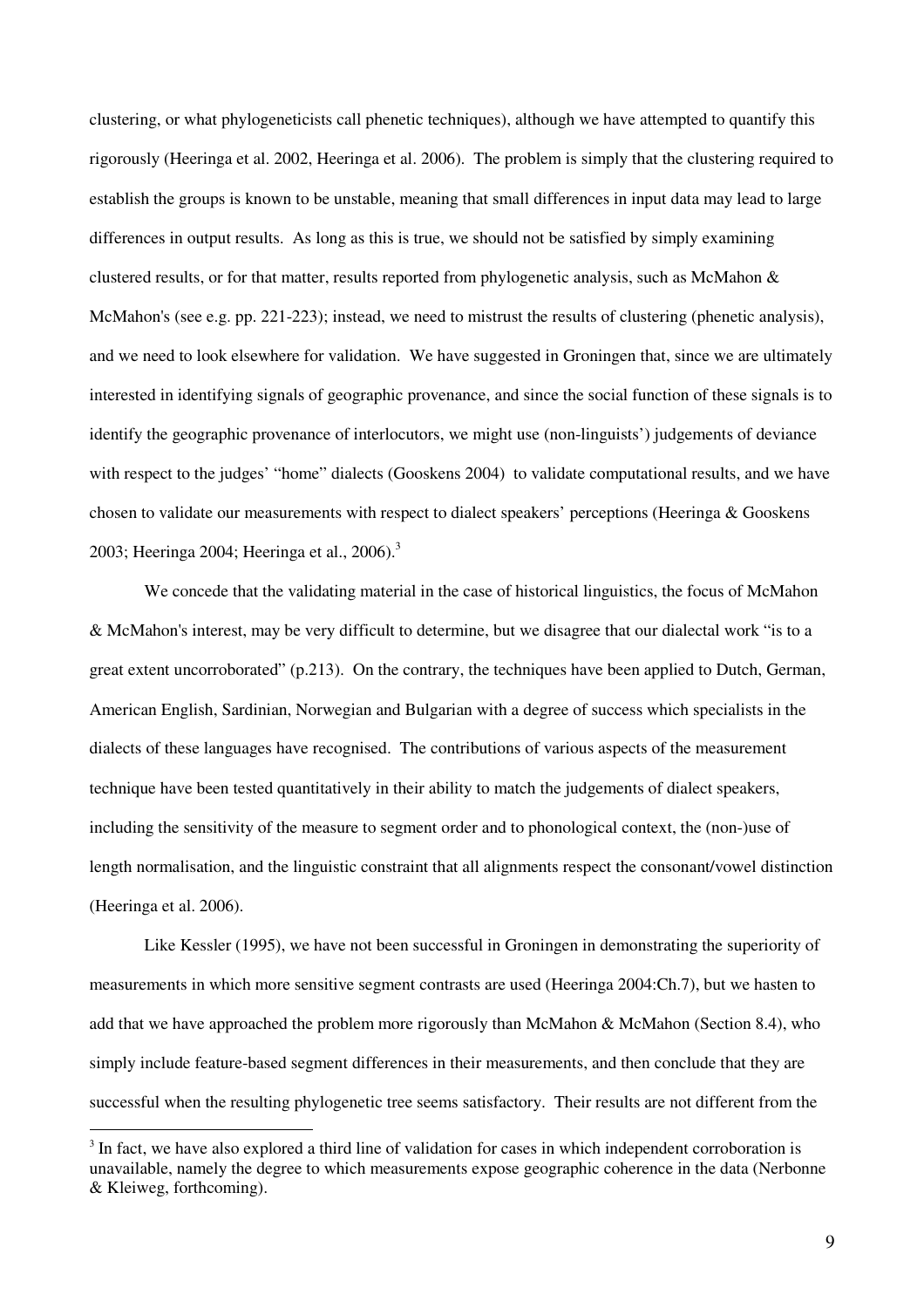use of more sensitive segment distances in Groningen. There, too, feature-based techniques led to perfectly acceptable measurements (Nerbonne & Heeringa 1997). But when we compare measurements with and without more sensitive segment differences, we conclude that the segment differences do not "earn" the additional complexity they introduce. Further experimentation may reverse this conclusion, but it may just be that the essential distinction in dialectology is just "same vs. different" so that it is beneficial to ignore finer phonological detail. Other explanations are also possible. For example, simpler measurement schemes may counteract too much ambition in the detail of field workers' and transcribers' records; or alternatively, the simpler schemes may neutralize tendencies of field workers and transcribers to impose, albeit subconsciously, tendencies they suspect in the data. The data is also extremely detailed, making complete systems for segment distance quite complex. On the other hand, Mackay & Kondrak (2005) and Kondrak (2006), focusing on cognate identification, demonstrate the superiority of versions of edit distance in which segment distances are automatically induced, which makes us optimistic about obtaining segment distances through automatic techniques.

In addition, we note that we are applying the measurement to independently collected, and quite complex, dialect atlas material, not merely the eleven Romance varieties in McMahon & McMahon's chapter 8.4, and the 20 varieties of Germanic in chapter 8.5. We normally apply analyses to hundreds of varieties, which are often transcribed in painstaking detail. The (publicly available) American English LAMSAS data distinguishes over 1,100 different vowels at over 450 sites, for example (different combinations of vowels symbols with additional diacritics for length, nasality, height, advancement, rounding, r-colouring, and stress). These complicate the definition of a segment distance metric considerably.

A particularly puzzling aspect of McMahon & McMahon's critique is their discussion of what they call "compatibility", which they define as "ensuring that we are comparing like with like" (p.209), and which they see threatened not only by metathesis (see above), but also by "elisions of vowels, changes of consonants to glides and subsequently to the second elements of diphthongs, lengthenings and shortenings of segments, and the introduction of new segments" (p. 212). They seem to be worried that our techniques may not compare the relevant segments within words whose pronunciation distance is being measured. But the edit distance technique we (as well as Kessler and Kondrak) have championed produces an alignment of

10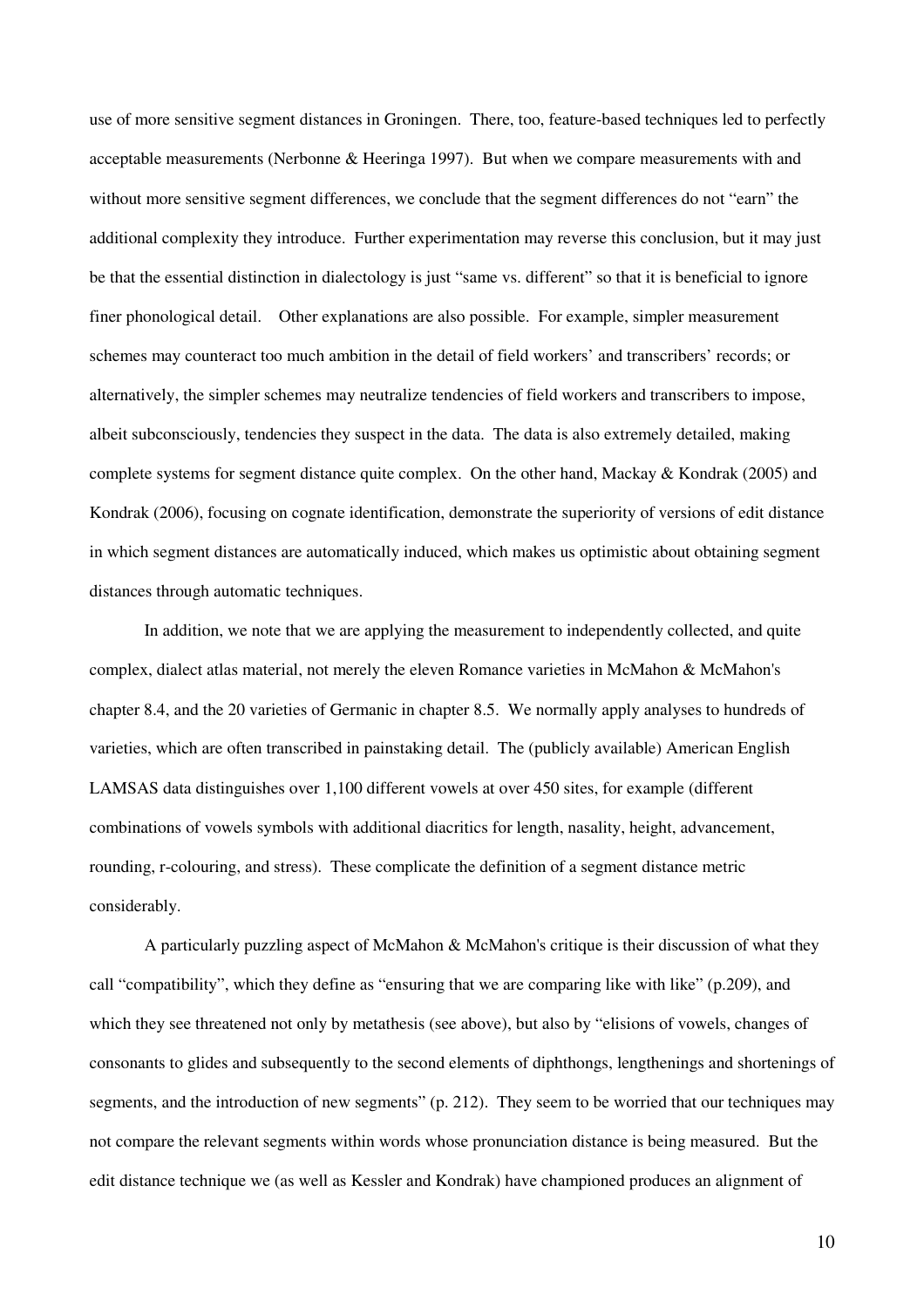string pairs automatically, and, although it is not perfect, we are certain that the alignment errors are not a major problem.

McMahon & McMahon also ask "how Nerbonne et al. select which strings to compare in the first place", but this question is answered in our publications, which are based on published material from dialect atlases, which is also available to other researchers. McMahon & McMahon ask in particular what is done "when strings are not true cognates", and this question arises frequently. Whenever dialect atlases separate material illustrating pronunciation differences from material illustrating lexical differences (such as LAMSAS), comparisons have been restricted to using only the relevant material, i.e. material which consists of different pronunciations of the same lexeme. In cases where the atlas materials do not separate lexical and pronunciation material (such as the Dutch RND), we have often simply applied the pronunciation algorithm to *all* the material, mixing pronunciation and lexical differences. This had the virtue of not requiring us to select material, perhaps with an (unintentional) bias. Heeringa & Nerbonne (2006) investigates the effect of mixing these levels. The applications of the measurement to mixed material in fact correlate very highly with those applied to pure pronunciation material (*r*=0.99).

Finally, McMahon & McMahon criticise that we validate our results by comparing them to "the opinions of expert dialectologists", which we in fact do find very important, but, as we noted above, we have proceeded well beyond this to validations comparing our calculations to the judgements of dialect speakers. As far as we know, the Groningen group has contributed more to the validation of computations of linguistic distance more than any other group working in this area.

John Nerbonne Centre for Language and Cognition, P.O.Box 716 University of Groningen 9700 AS Groningen **Netherlands** 

j.nerbonne@rug.nl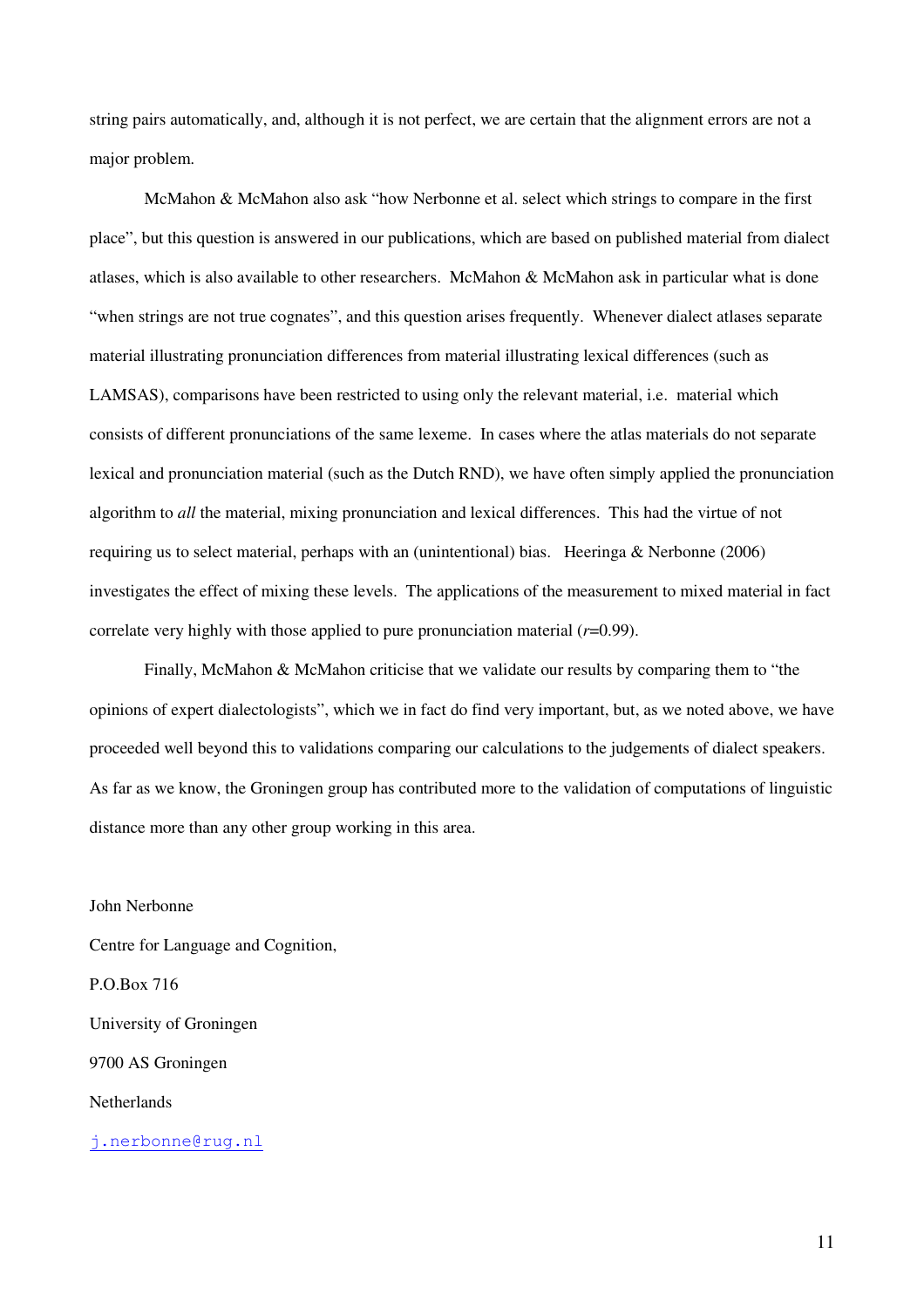# **Acknowledgments**

My thanks to Wilbert Heeringa, Therese Leinonen and April McMahon for discussion of the material here.

As must be obvious, this does not mean that either agrees with all of what is said.

## **References**

- Almeida, Almerindo & Angelika Braun (1986). 'Richtig' und 'Falsch' in phonetischer Transkription: Vorschläge zum Vergleich von Transkriptionen mit Beispielen aus deutschen Dialekten. *Zeitschrift für Dialektologie und Linguistik* LIII-2:158-172.
- Bryant, David, Flavia Filimon, & Russell D. Gray (2005). Untangling our past: Languages, trees, splits and networks. In Mace, Holden & Shennan, (eds.), 2005, 53-66.
- Cavalli-Sforza, Luigi & William S.-Y. Wang (1986). Spatial distance and lexical replacement. *Language* 62:38-55.
- Dunn, Michael, Angela Terrill, Ger Reesink, Robert A. Foley, and Stephen C. Levinson (2005). Structural Phylogenetics and the Reconstruction of Ancient Language History. *Science* 309-5743:2072-2075.
- Felsenstein, Joseph (2003). *Inferring Phylogenies*. Sunderland, Mass.: Sinauer.
- Gooskens, Charlotte (2004). Norwegian dialect distances geographically explained. In Britt-Louise Gunnarson, L.Bergström, G.Eklund, S.Fridella, L.H.Hansen, A.Karstadt, B.Nordberg, E.Sundgren, & M.Thelander, (eds.) *Language Variation in Europe. Papers from the 2nd International Conference on Language Variation in Europe (ICLaVE 2), June 12-14, 2003*, 195-206. Uppsala: Uppsala University.
- Heeringa, Wilbert (2004). *Measuring Dialect Pronunciation Differences using Levenshtein Distance*. PhD thesis, University of Groningen.
- Heeringa, Wilbert & Charlotte Gooskens (2003). Norwegian dialect examined perceptually and acoustically. *Computers and the Humanities* 37-3:293-315.
- Heeringa, Wilbert, Peter Kleiweg, Charlotte Gooskens, & John Nerbonne (2006). Evaluation of string distance algorithms for dialectology. In Nerbonne & Hinrichs (eds.), 2006, 51-62.
- Heeringa, Wilbert & John Nerbonne (2001). Dialect areas and dialect continua. *Language Variation and Change* 13-3:375-400.
- Heeringa, Wilbert & John Nerbonne (2006). De analyse van taalvariatie in het Nederlandse dialectgebied: methoden en resultaten op basis van lexicon en uitspraak. *Nederlandse Taalkunde* 11-3: 218-257.
- Heeringa, Wilbert, John Nerbonne, & Peter Kleiweg (2002). Validating dialect comparison methods. W.Gaul & G.Ritter (eds.) *Proceedings of the 24th Annual Meeting of the Gesellschaft für Klassifikation,* 445-452. Heidelberg: Springer.
- Hoppenbrouwers, Cor & Geer Hoppenbrouwers (1988). De featurefrequentiemethode en de classificatie van nederlandse dialecten. *TABU: Bulletin voor Taalwetenschap* 18-2:51-92.